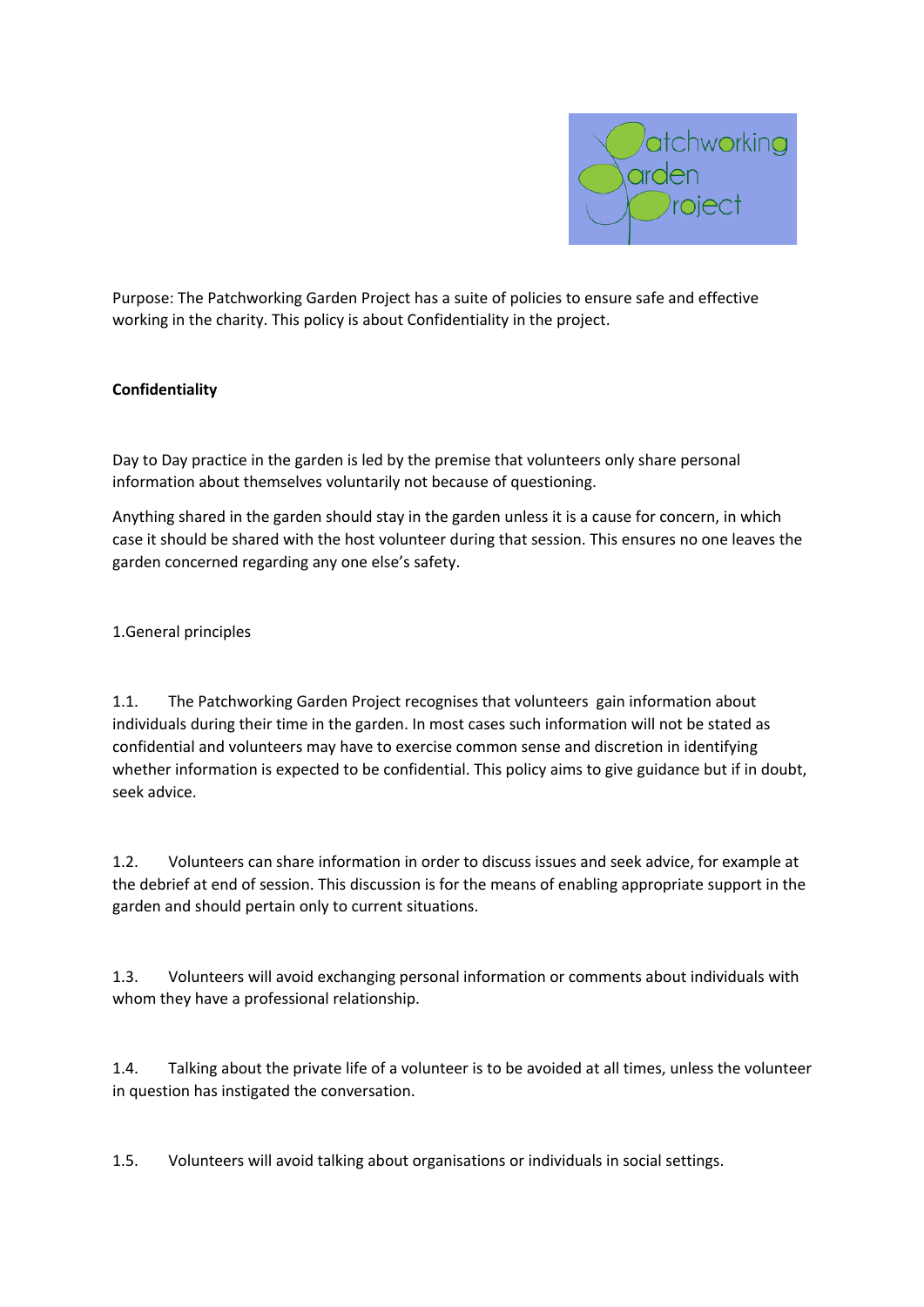1.6. Volunteers will not disclose to anyone, other than the daily named garden host, any information considered sensitive, personal, financial or private without the knowledge or consent of the individual. Or a trustee, in the case of the organisation.

1.7. There may be circumstances where volunteers would want to discuss difficult situations with each other to gain a wider perspective on how to approach a problem. The Project Leader's consent must be sought before discussing the situation.

1.8. Where there is a legal duty on The Patchworking Garden Project to disclose information, the person to whom the confidentiality is owed will be informed that disclosure has or will be made.

2. Why information is held

2.1. Most information held by The Patchworking Garden Project relates to individuals, voluntary and community organisations, self-help groups, volunteers, students, trustees or services which support or fund them.

2.2. Information is kept enabling The Patchworking Garden Project volunteers to understand the history and activities of individuals or organisations in order to deliver the most appropriate services.

2.3. The Patchworking Garden Project has a role in putting people in touch with voluntary and community organisations and keeps contact details which are passed on to any enquirer, except where the group or organisation expressly requests that the details remain confidential.

2.4. Information about students is given to the training organisation and the college, but to no one else.

2.5. Information about ethnicity and disability of gardeners is kept for the purposes of monitoring our equal opportunities and diversity policy and also for reporting back to funders.

3. Access to information

3.1. Information is confidential to The Patchworking Garden Project as an organisation and may only be passed to colleagues, the daily named garden host or trustees to ensure the best quality service for volunteers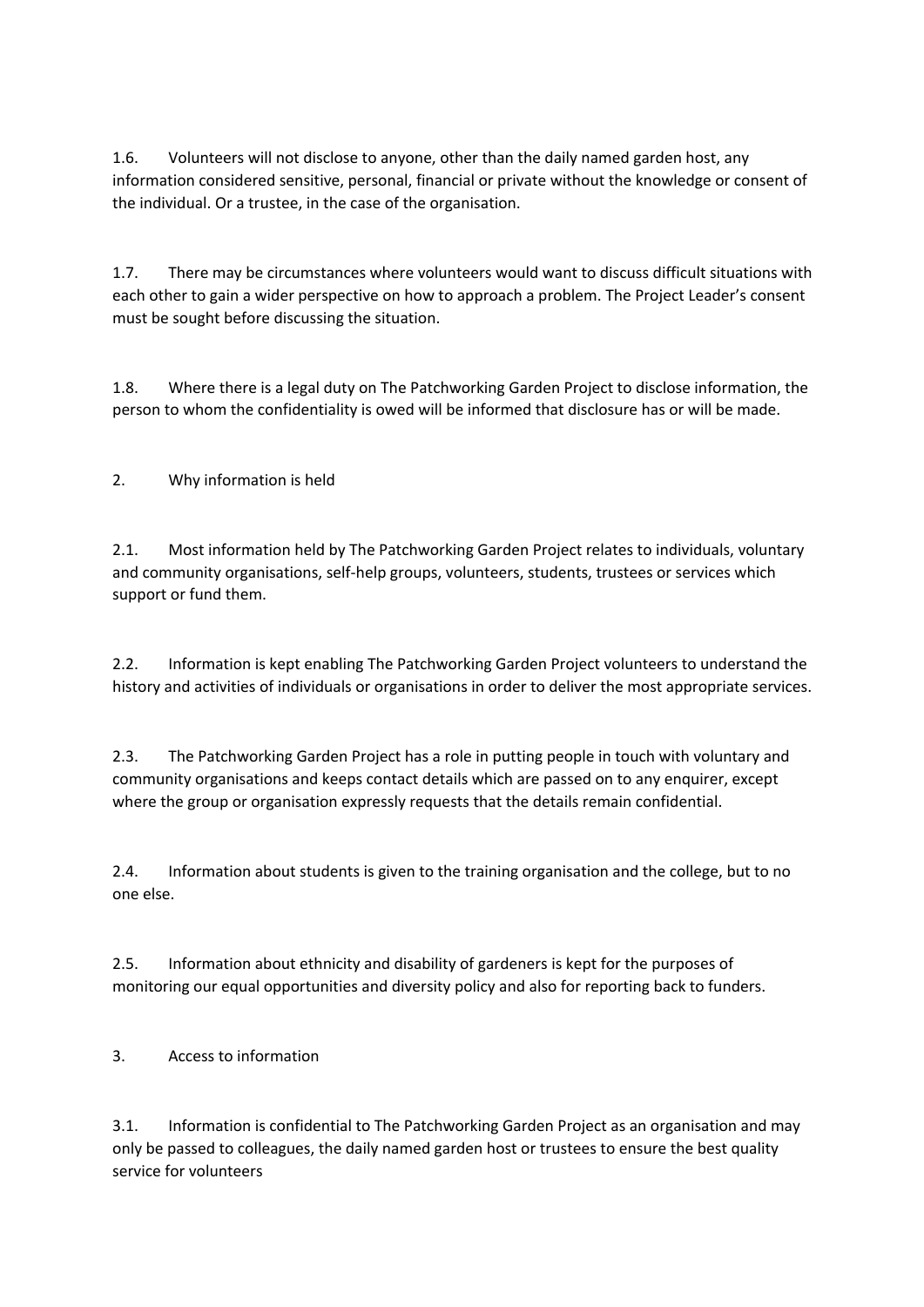3.2. Volunteers will be expected to share information about themselves which is relevant to their role and safety within the garden.

3.3. Volunteers may have sight of The Patchworking Garden Project's records held in their name. Sensitive information as outlined in para 3.2 will only be made available to the person named on the file unless it is deemed necessary to disclose such information regarding the safety of themselves or other people.

## 4. Storing information

4.1. General non-confidential information about organisations is kept in unlocked filing cabinets and in computer files with open access to all Patchworking Garden Project's colleagues.

4.2. Personal information on volunteers, students and other individuals working within The Patchworking Garden Project will be kept in lockable filing cabinets and will be accessible to the Project Leader or daily nominated garden host, in order that the needs of those volunteering in session is accessible as are emergency contacts for all volunteers. .

4.3. Files or filing cabinet drawers bearing confidential information will be labelled 'confidential'.

4.4. Confidential files stored on the computer are password protected – the password only shared with those directly involved with the volunteers i.e. supported volunteer coordinators and support volunteer coordinator

4.5. In an emergency, the Project Leader may authorise access to files by other people.

- 5. Duty to disclose information
- 5.1. There is a legal duty to disclose some information including:
- 5.1.1. Suspected abuse will be reported to the Social Services Department

5.1.2. Drug trafficking, money laundering or acts of terrorism will be disclosed to the police.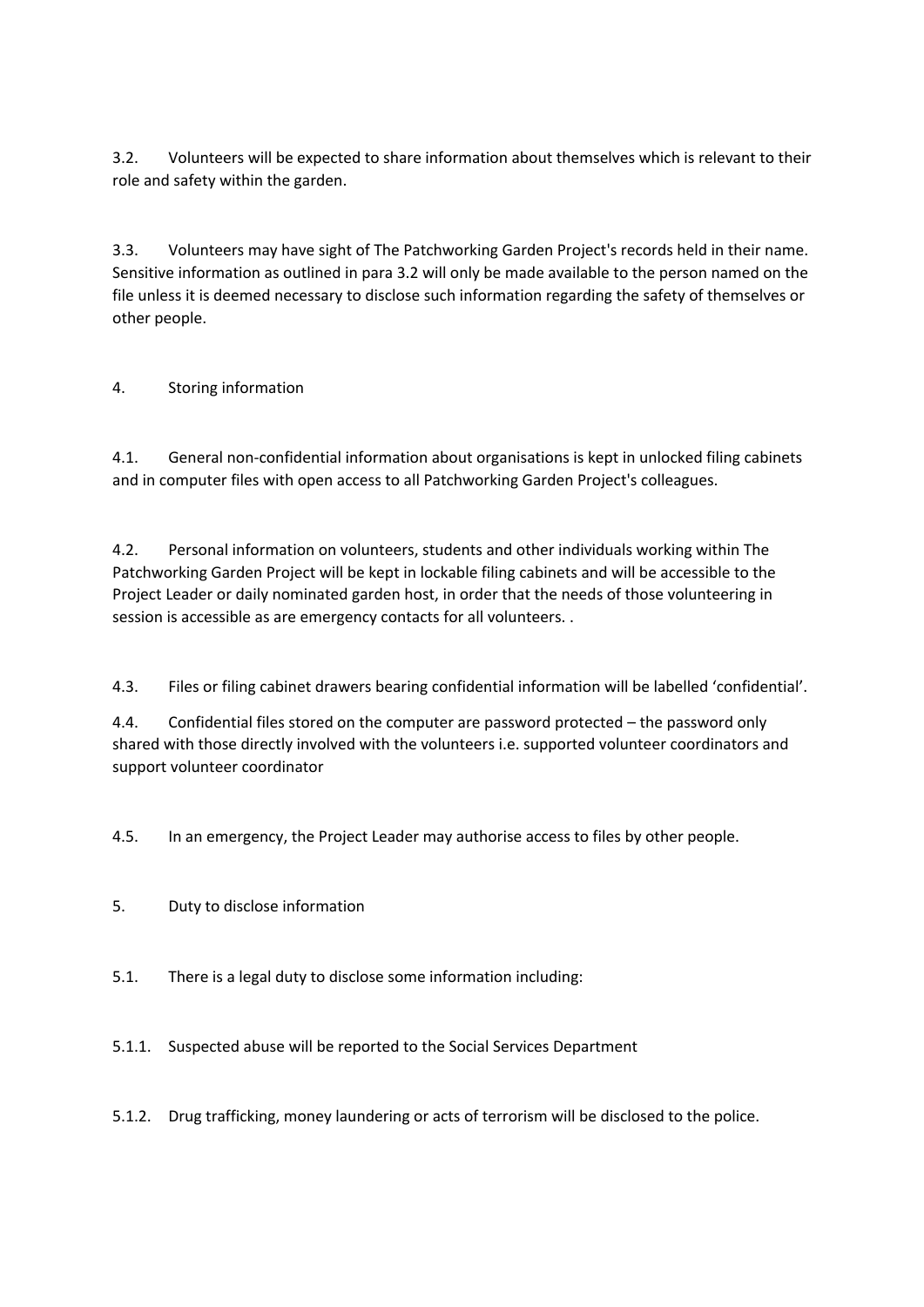5.2. Additionally colleagues believing an illegal act has taken place, or that a user is at risk of harming themselves or others, must report this to the Project Leader who will report it to the appropriate authorities. Anyone named will be informed of this disclosure.

## 6. Disclosures

6.1 The Patchworking Garden Project will comply with the DBS Code of practice regarding the correct handling, use, storage, retention and disposal of Disclosures and Disclosure information.

6.2 Disclosure information is always kept separately from an applicant's personnel file in secure storage with access limited to those who are entitled to see it as part of their duties. It is a criminal offence to pass this information to anyone who is not entitled to receive it.

6.3 Documents will be kept for a year and then destroyed by secure means. Photocopies will not be kept. However, The Patchworking Garden Project may keep a record of the date of issue of a Disclosure, the name of the subject, the type of Disclosure requested, the position for which the Disclosure was requested, the unique reference number of the Disclosure and the details of the recruitment decision taken.

## 7. Data Protection Act

7.1. Information about individuals, whether on computer or on paper, falls within the scope of the EU GDPR and UK DPA 2018 and must comply with the data protection principles. These are that personal data must be:

- Obtained and processed fairly and lawfully.
- Held only for specified purposes.
- Adequate, relevant and not excessive.
- Accurate and up to date.
- Not kept longer than necessary.
- Processed in accordance with the Act.
- Kept secure and protected.
- Not transferred out of Europe.
- 8. Breach of confidentiality